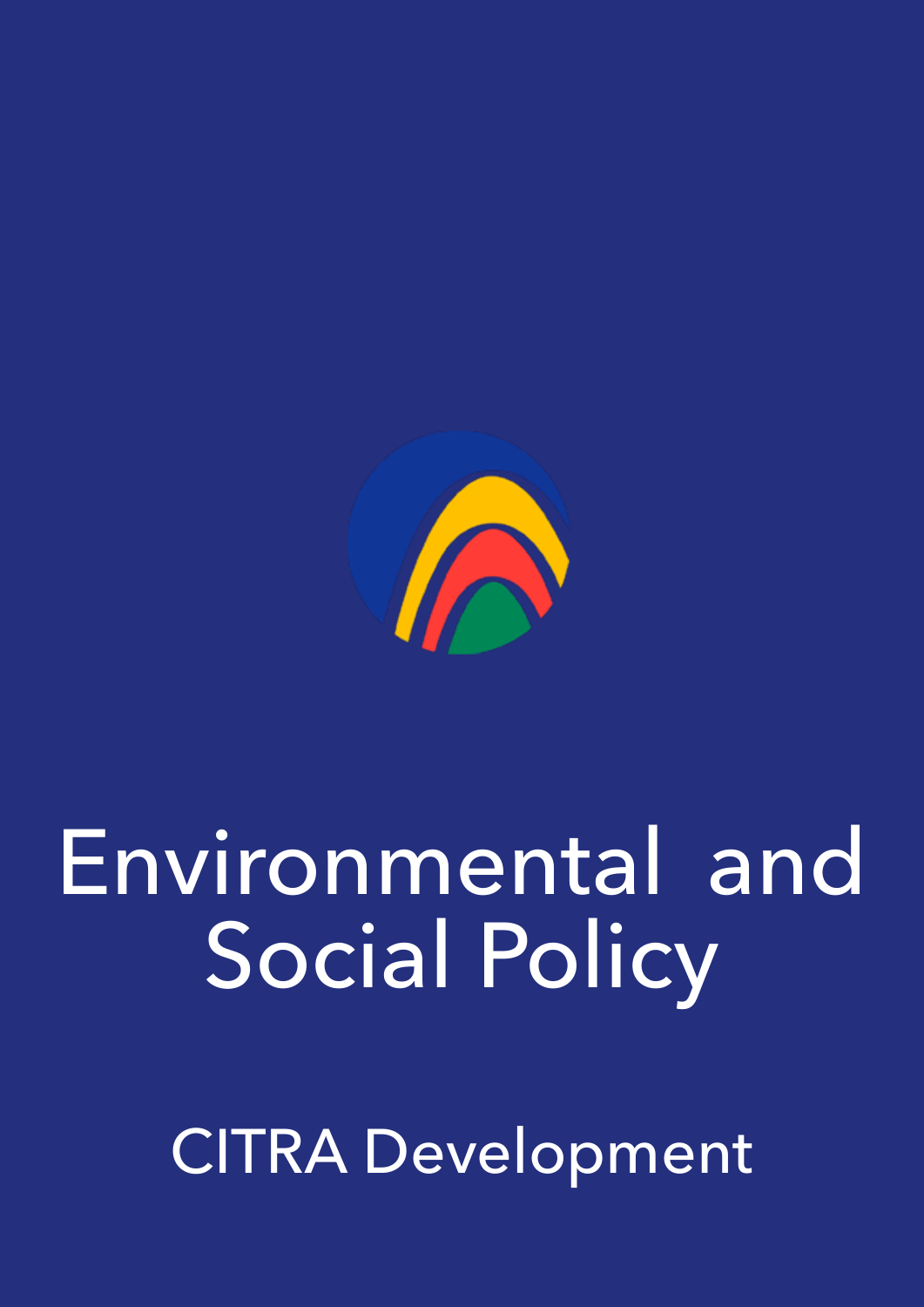# Policy Statement

CITRA's vision is one of sustainable development, through the provision of quality housing solutions to the "affordable" housing market, with the added benefit of economic and social upliftment.

At CITRA, environmental and social sustainability rank high in our priorities. We believe that economic growth and a healthy environment go hand in hand, and recognise the importance of effective management of environmental and social issues in the development process. CITRA is committed to minimizing the environmental and social impacts of development operations, as well as continuously improving in the management of these issues.

The CITRA Environmental and Social (ES) policy outlines how this is put into practice and forms the basis of the CITRA Environmental and Social Management Systems (ESMS) that are to be implemented through the entire development process. The ESMS will identify, integrate and manage the full range of opportunities and risks in the development chain, to generate positive environmental and social impact.



### Objectives of ESMS

- Aid the creation of high-quality living environments with a robust social structure, through integrated development that not only includes housing, but other possible ancillary uses e.g. education, clinics and retail as well as spaces for community gathering, recreation and relaxation.
- Provide for economic development through small business opportunities and job creation wherever possible.
- Assessment of ES opportunities, risks and impacts of relevant development activities as an integral part of the due diligence process so that ES risks are evaluated and mitigated.
- Aid development partners to assess and manage the environmental and social issues associated with their projects to meet CITRA requirements. Assist to develop and implement action plans addressing areas of non-conformance with the ESMS guidelines;
- Ongoing assessment of ES performance, with the aim of continuously enhancing positive development impact and avoiding risk.

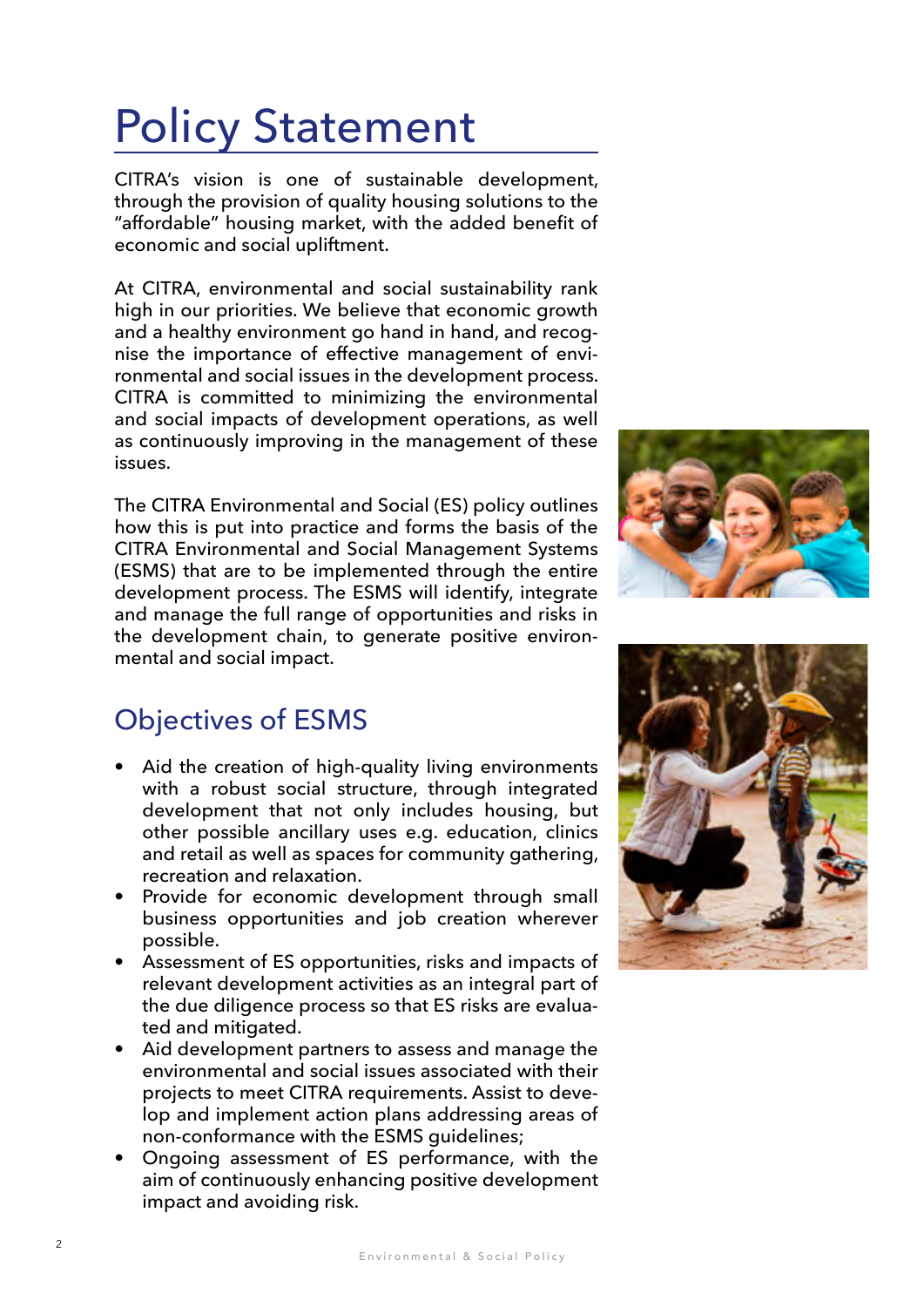





## Standards and Guidelines

CITRA has drawn up a set of standards covering key areas of ES impacts and issues, that development projects are expected to meet. Compliance with these standards would provide coverage of most key issues delineated in International Performance Standards such as the IFC Performance Standards.

The following national regulations are applied and internationally accepted industry standards and guidelines are used to support the ES management of projects.

- Applicable national and local environmental and social laws and regulations;
- The United Nations Principles for Responsible Investment (UNPRI);
- The IFC's Performance Standards for Environmental and Social Sustainability;
- The IFC's General and Sector Specific Environmental, Health and Safety (EHS) Guidelines;

#### Framework for ES Assessment & Management

Key steps in the management of ES considerations through the development life-cycle:

- Screen potential investments for opportunities to meet the CITRA vision and mandate requirements. Promote projects with high environmental and social benefits and few significant ES risks.
- Ensure that all projects undertaken are environmentally and socially sound and are operated in compliance with applicable national E&S laws and regulations, as well as CITRA standards.
- Conduct an ES Due diligence to identify environmental and social value-add opportunities, as well as risks and adverse social and environmental impacts.
- Ensure management of the identified economic, environmental and social aspects of the project through the development of appropriate ES action plans.
- Ensure that CITRA performance standards and requirements are met by development partners.
- Monitor project compliance to environmental and social covenants.
- Collect data to measure impact and to report on the performance of environmental and social issues to key stakeholders i.e. financiers, counterparties.